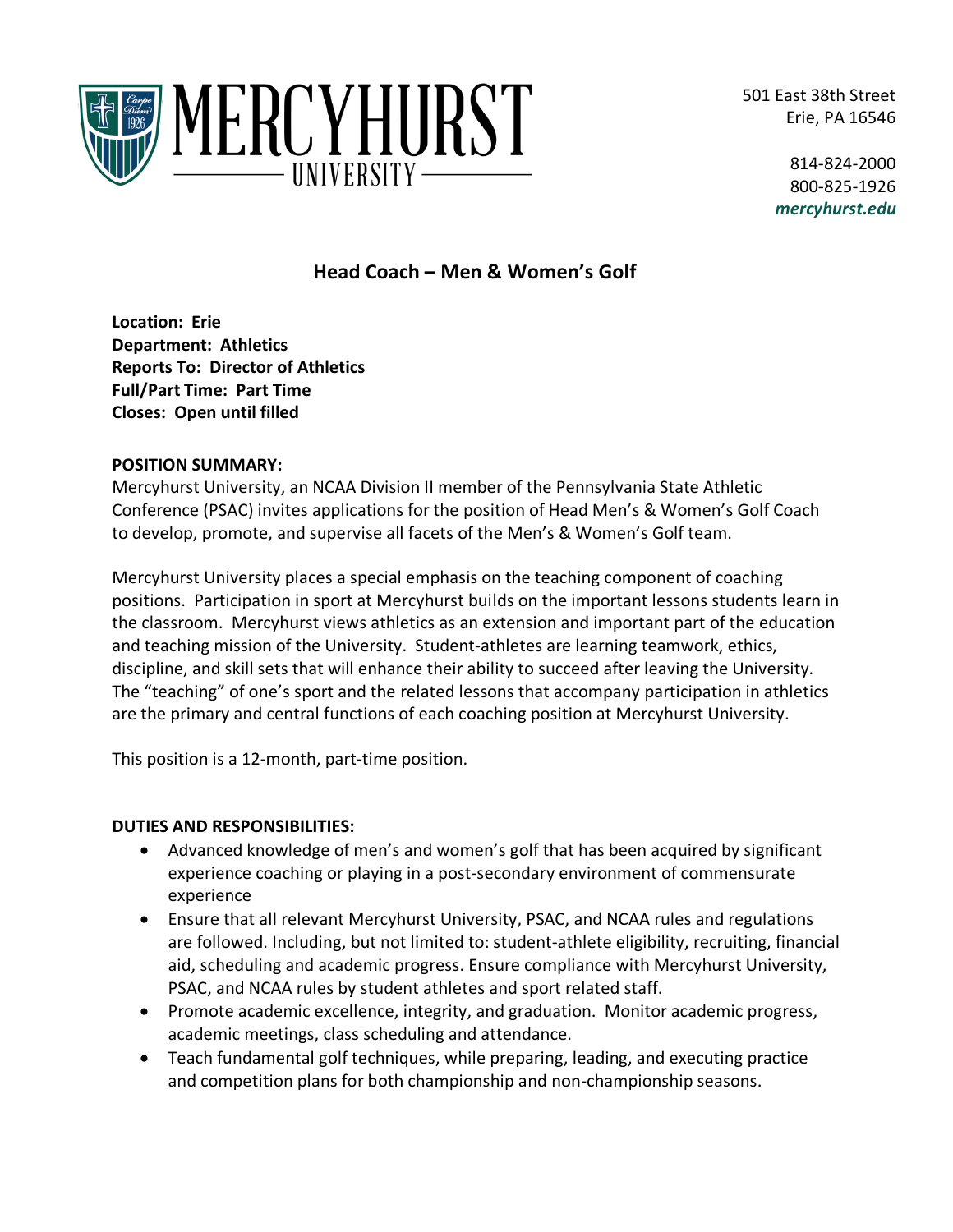- Prepare, manage, and maximize program operating budget with established fundraising goals.
- Provide leadership and instruction in the personal and athletic development of studentathletes
- Direct and manage the men's & women's golf recruiting efforts of prospective studentathletes to include the following: maintain a database, observe practices and competitions, host on campus visits, initiate and respond to phone calls, emails, and mailings.
- Order and maintain appropriate uniforms, equipment, and supplies.
- Coordinate team travel for competitions to include van or bus itineraries, lodging, and meals.
- Plan, promote, and conduct camps, clinics, and/or lessons
- Establish a positive relationship with the media.
- Establish, maintain and be responsive to community and programmatic contacts.
- Develop meaningful relationships with prospective, current, and former student athletes.
- Participate in fund-raising, community service and engagement programs, assigned and/or coordinated by the Department of Athletics.
- Lead efforts to enhance the overall student athlete experience.
- Seek out and take advantage of opportunities to serve on sport related committees.

## **MINIMUM QUALIFICATIONS:**

- Bachelor's degree
- Two years of relevant sport coaching, experience at the collegiate level or equivalent
- Demonstrated successful coaching at the collegiate level or equivalent
- Knowledge and understanding of NCAA rules and regulations

### **PREFERRED QUALIFICATIONS:**

- Master's degree
- Exceptional leadership skills
- Proven ability to work effectively in a diverse community
- Excellent oral and written communication and interpersonal skills.
- Strong desire and ability to successfully recruit.
- Ability to handle and maintain confidential information.
- Strong follow-through skills, as well as the ability to plan, organize, and control projects through to completion.
- Ability to perform the essential functions of the position with or without accommodations.

### **WORK ENVIORMENT:**

• Position involves both inside sedentary work and active work in coaching and training situations with student athletes.